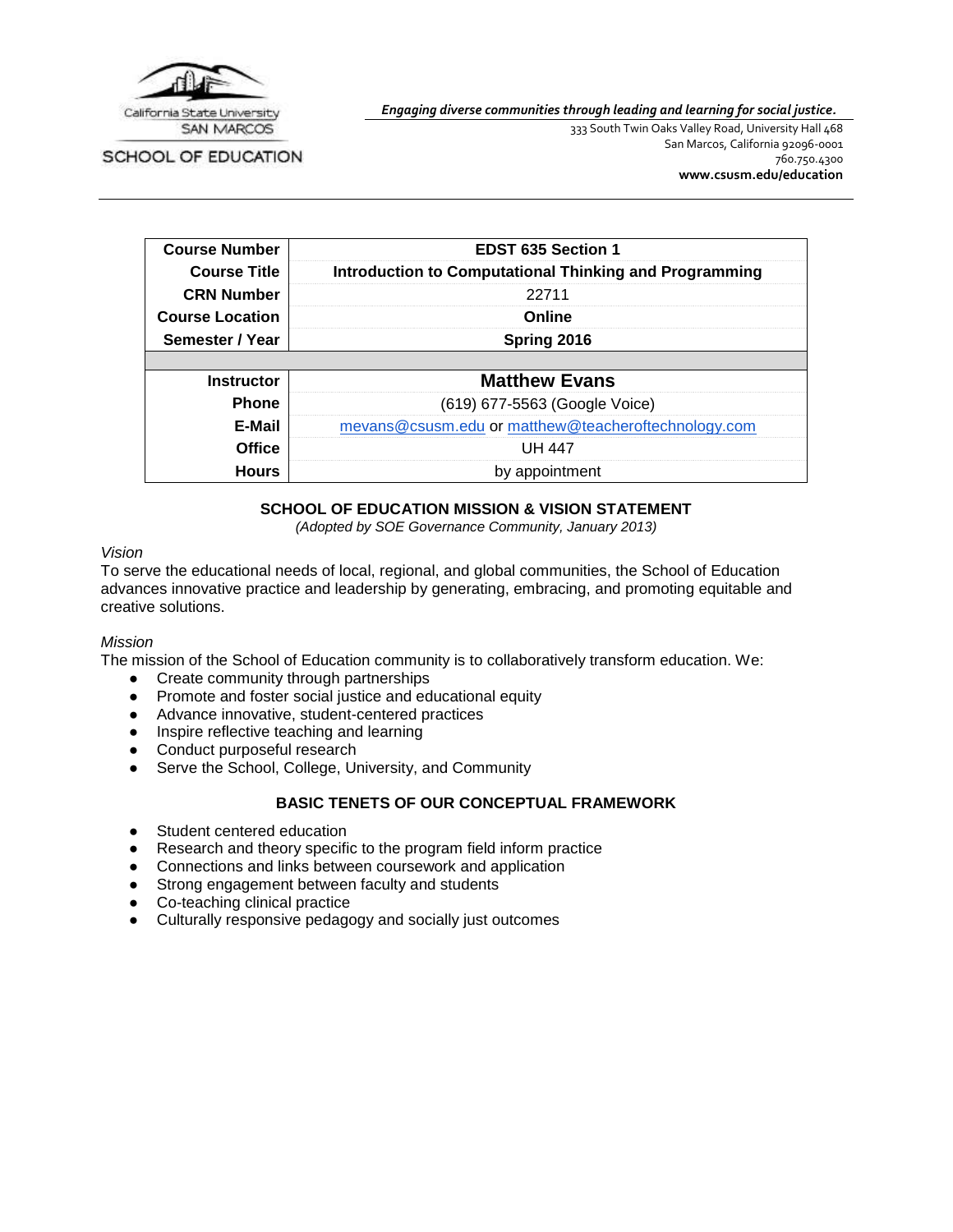# **TABLE OF CONTENTS**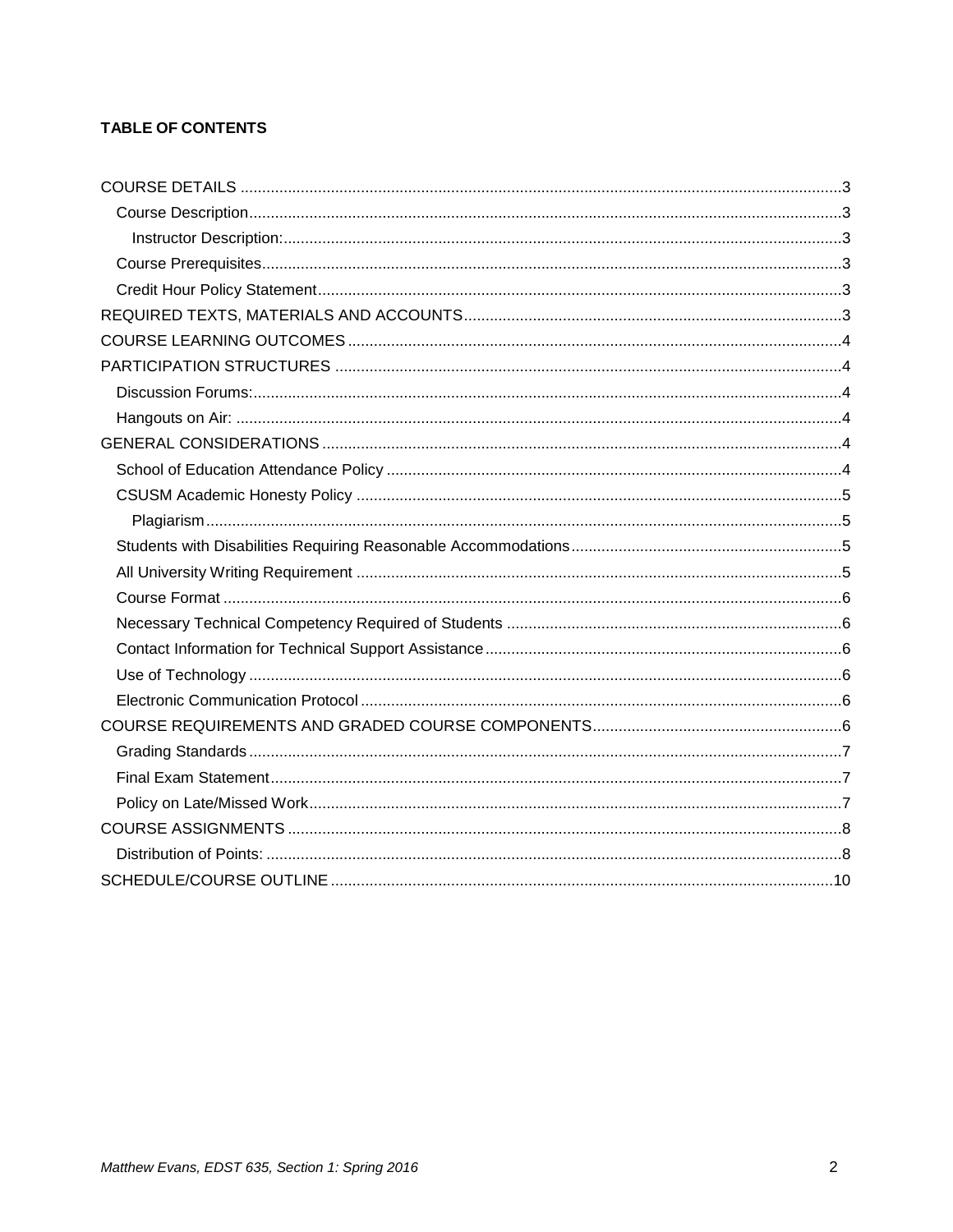## **COURSE DETAILS**

### <span id="page-2-1"></span><span id="page-2-0"></span>**Course Description**

<span id="page-2-2"></span>Prepares educators to develop basic understanding of computational thinking and programming to support 21<sup>st</sup> century teaching and learning.

### **Instructor Description:**

This **graduate level course** is designed to help students develop a deep understanding of educational technology as a field, and critical thinking skills that are necessary for students to make informed decisions about technology integration in their own contexts. Educational technology as a scientific field examines the uses of media and technology in educational settings to enhance teaching and learning using various research methods such as experiments, surveys, case studies, design-based research, and ethnography. Because technology constantly changes, this course will focus on building fundamental knowledge about the relationship between teaching, learning, and technology rather than how to use a particular piece of software or hardware. It is acknowledged that students bring a diverse set of life and professional experiences, and with technology. To support self-directed and interest driven learning, the course is structured to give students flexibility to explore different topics and technologies through out the semester.

### <span id="page-2-3"></span>**Course Prerequisites**

The prerequisite for this course is basic computer knowledge and skills such as turning a computer on and off; opening, saving, and deleting a file; creating and deleting a folder; using e-mail and web browsers (i.e. Internet Explorer, Safari, Firefox, Google Chrome).

#### <span id="page-2-4"></span>**Credit Hour Policy Statement**

Per the University Credit Hour Policy, students are expected to devote 45 hours per unit of credit (135 hours for 3 credit) for online courses.

## **REQUIRED TEXTS, MATERIALS AND ACCOUNTS**

<span id="page-2-5"></span>1. There is NO required text for this course.

2. **Google Drive:** This is an online file storage service provided by Google. It allows users to create, share, and collaboratively edit files stored in the cloud. Students should have access to Google Drive through their CSUSM e-mail. If you do not have access to Google Drive, you can create an account at drive.google.com. Directions on how to create an account are available at: <https://support.google.com/drive/answer/2424384?hl=en>

3. **Additional File Storage:** While you can create, upload, and store files using Google Drive, you may need to use an additional secondary cloud file storage service such as Dropbox (You can create an account at [www.dropbox.com\)](http://www.dropbox.com/) and/or purchase a USB stick (8GB or larger) to store large files.

4. **Cougar Course:** Course materials, assignment instructions, and grades will be available on Cougar Course site. Available at: [http://cc.csusm.edu/.](http://cc.csusm.edu/) Be sure to set your preferred email in your profile settings of Cougar Courses so that you receive important announcements and communications. It is your responsibility to check the course site regularly and bring any issues immediately to the instructor's attention.

5. **Campus Resources:** In addition to attending class meetings, students may need to use campus resources for some assignments. It is the student's responsibility to make arrangements to have the technology resources available in order to complete scheduled assignments and due dates. All students must plan times they can work in labs on campus. Students are required to check campus resources and availability of labs. Mac computers are available in ACD 202, ACD 211, UH 271, and SCI2 306 in addition to other locations such as the library  $2<sup>nd</sup>$  floor.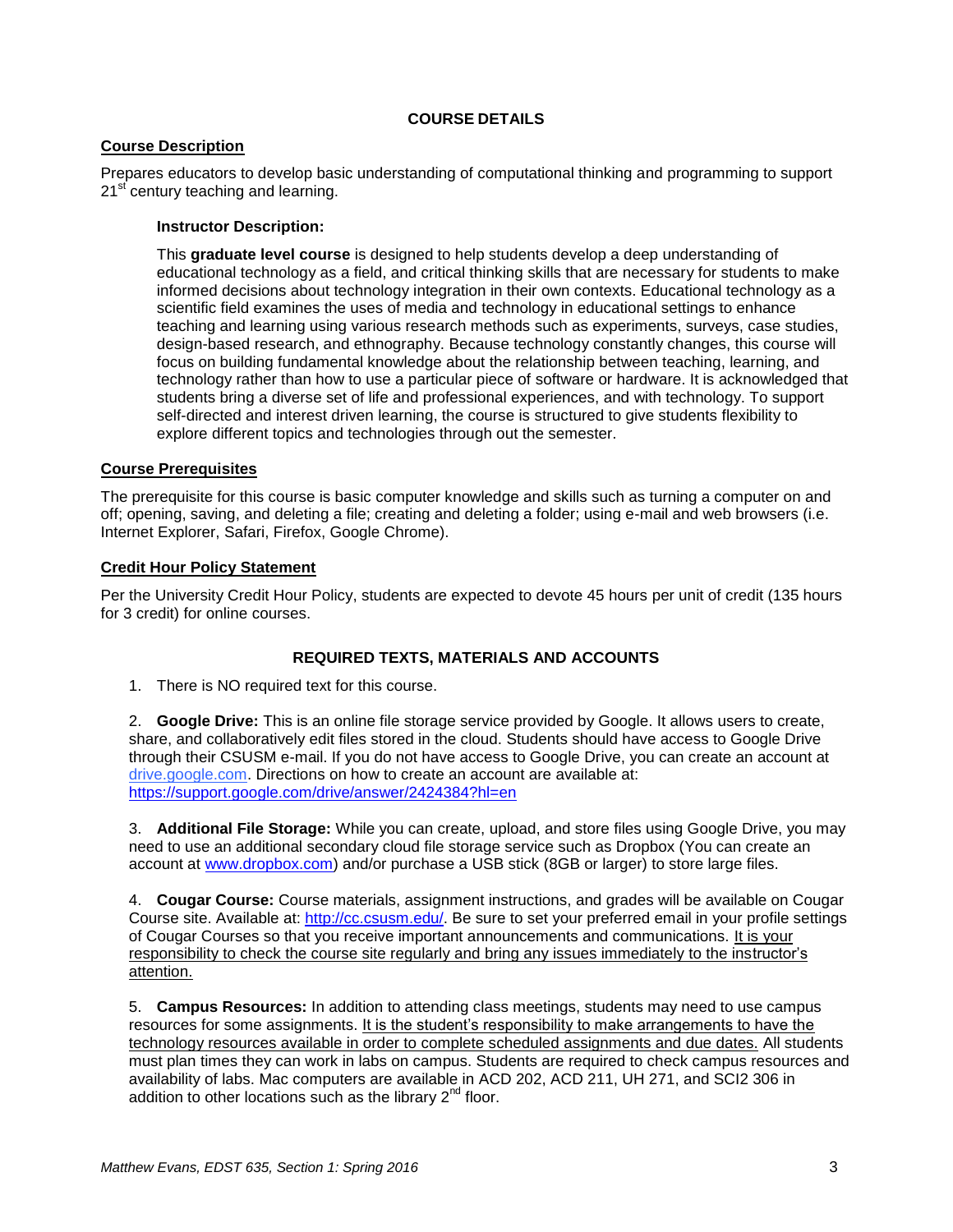6. **Backing Up Work:** Many technology platforms you will be using in this course are online and require a username and password. However, for some assignments you will need to take a screenshot or copy/paste your work into a word file, therefore it is important that you backup your work. Suggested procedures for backing up your work include:

- a. Make an EDST 635 folder on your campus flash drive and save all your files in this folder
- b. Save a backup of all files on your home computer or
- c. Email files to yourself for further backup
- d. Save important email communications for the course in a folder on your flash drive in addition to your email account

### **COURSE LEARNING OUTCOMES**

<span id="page-3-0"></span>In the end of this course, students will learn:

- 1. a form of reasoning, or problem solving, called Computational Thinking (CT).
- 2. what a computer can do and the primitive operations it can perform.
- 3. what an algorithm is and learn to design simple algorithms.
- 4. a subset of programming applications and languages.

### **PARTICIPATION STRUCTURES**

#### <span id="page-3-2"></span><span id="page-3-1"></span>**Discussion Forums:**

Throughout the semester, you will engage in whole group discussions in the form of an online discussion forum around assigned readings using Cougar Courses. Each student will be responsible for answering discussion questions posed by the instructor, and responding to two of their classmates' posts. When participating in online discussion forums, make sure to respond directly to the discussion question, include pertinent information in your response, make reference to ideas previously discussed, and offer critical analysis of a key theme or existing post that deepens or extends the conversation.

#### <span id="page-3-3"></span>**Hangouts on Air:**

Some weeks instead of participating in a discussion forum, students will meet online in pairs, groups of 2, to discuss the assigned readings, discuss assignments, and work together, for 45 minutes to 1 hour, and record their meeting using Google Hangouts on Air. Students will sign up for reading groups in the beginning of the semester, and will be responsible for arranging the time to meet. During the meetings, students will take on one of the following roles: starter, facilitator, skeptic, and summarizer. Each student will get a chance to take on different roles through out the semester.

#### **GENERAL CONSIDERATIONS**

### <span id="page-3-5"></span><span id="page-3-4"></span>**School of Education Attendance Policy**

Due to the dynamic and interactive nature of courses in the School of Education, all students are expected to attend all classes and participate actively. At a minimum, students must attend more than 80% of class time, or s/he may not receive a passing grade for the course at the discretion of the instructor. Individual instructors may adopt more stringent attendance requirements. Should the student have extenuating circumstances, s/he should contact the instructor as soon as possible.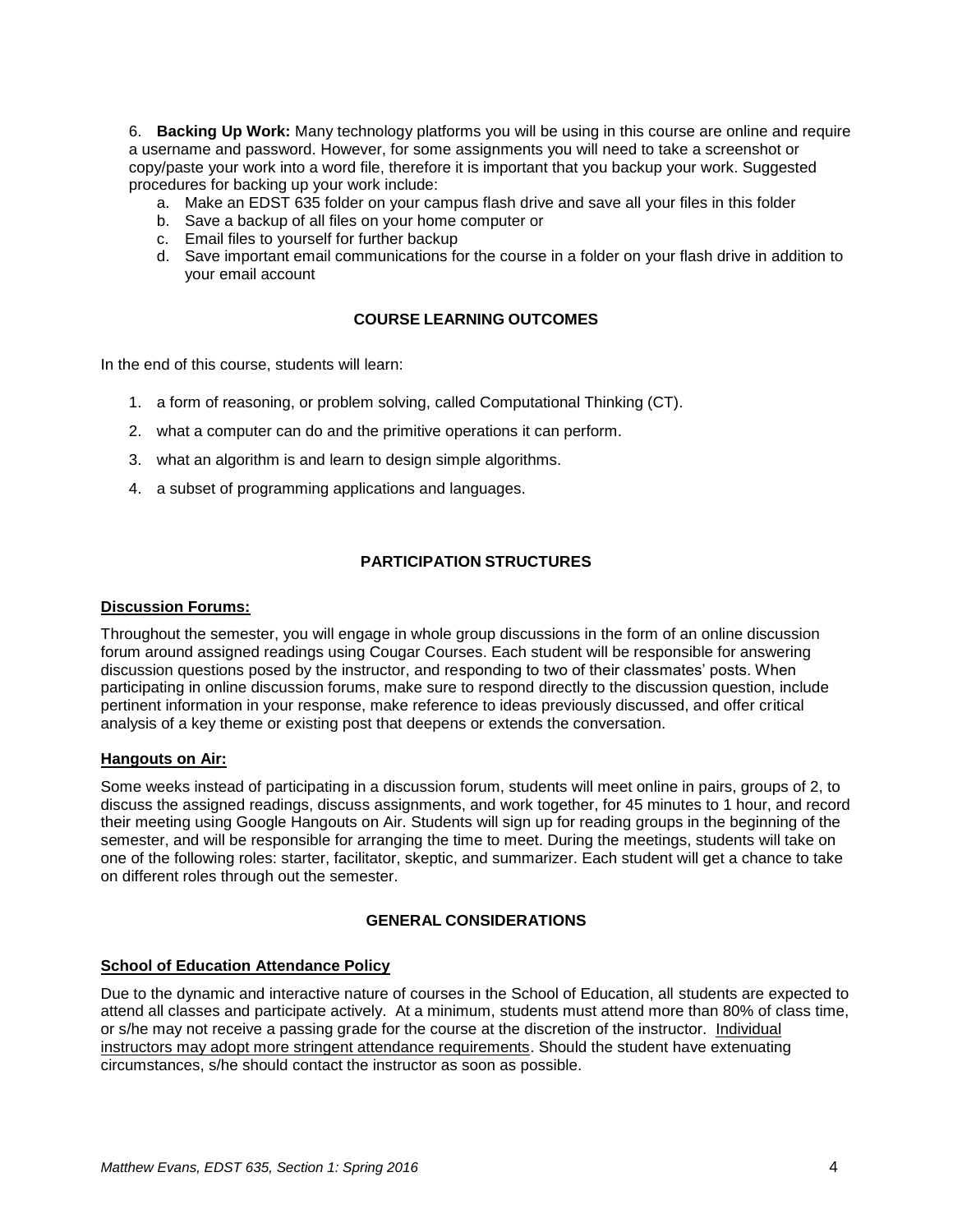**In this online course, the instructor has adopted this policy: you must be active in online coursework including email, discussions and activities regularly (at least twice weekly and/or at least every 3 days), or you cannot receive a grade of A or A-; if you are inactive for one week or more, you cannot receive a grade of B+ or B. If you have extenuating circumstances, you should contact the instructor as soon as possible.** *Modules begin on Monday each week and end on the second Sunday of the following week (see online schedule).* It is expected that all EDST635 students will have an active presence in the online class community. Active presence is measured not only by the number of times you log on (minimum every 2-3 days) but also by the promptness, quantity, and quality of your postings, contributions to class discussions, messages you initiate to peers and instructor, assignments completed successfully and on time, and your responsiveness to questions posted by classmates. Organize each week so that you visit the Cougar Course shell every 2-3 days. This will provide you the opportunity to stay in touch with the class assignments and discussions.

### <span id="page-4-0"></span>**CSUSM Academic Honesty Policy**

Students will be expected to adhere to standards of academic honesty and integrity, as outlined in the Student Academic Honesty Policy. All assignments must be original work, clear and error-free. All ideas/material that are borrowed from other sources must have appropriate references to the original sources. Any quoted material should give credit to the source and be punctuated accordingly.

Academic Honesty and Integrity: Students are responsible for honest completion and representation of their work. Your course catalog details the ethical standards and penalties for infractions. There will be zero tolerance for infractions. If you believe there has been an infraction by someone in the class, please bring it to the instructor's attention. The instructor reserves the right to discipline any student for academic dishonesty, in accordance with the general rules and regulations of the university. Disciplinary action may include the lowering of grades and/or the assignment of a failing grade for an exam, assignment, or the class as a whole.

Incidents of Academic Dishonesty will be reported to the Dean of Students. Sanctions at the University level may include suspension or expulsion from the University.

#### <span id="page-4-1"></span>Refer to the full Academic Honesty Policy at: [http://www.csusm.edu/policies/active/documents/Academic\\_Honesty\\_Policy.html](http://www.csusm.edu/policies/active/documents/Academic_Honesty_Policy.html)

#### **Plagiarism**

It is expected that each student (course participant) will do his/her own work, and contribute equally to group projects and processes. Plagiarism or cheating is unacceptable under any circumstances. If you are in doubt about whether your work is paraphrased or plagiarized see the Plagiarism Prevention for Students website [http://library.csusm.edu/plagiarism/index.html.](http://library.csusm.edu/plagiarism/index.html) If there are questions about academic honesty, please consult the University catalog.

#### <span id="page-4-2"></span>**Students with Disabilities Requiring Reasonable Accommodations**

Students with disabilities who require reasonable accommodations must be approved for services by providing appropriate and recent documentation to the Office of Disabled Student Services (DSS). This office is located in Craven Hall 4300, and can be contacted by phone at (760) 750-4905, or TTY (760) 750- 4909. Students authorized by DSS to receive reasonable accommodations should meet with their instructor during office hours or, in order to ensure confidentiality, in a more private setting.

#### <span id="page-4-3"></span>**All University Writing Requirement**

The CSUSM writing requirement of 2500 words is met through the completion of course assignments. Therefore, all writing assignments for forum posts and replies, journals, assignments and project, and other coursework will be looked at for content, organization, grammar, spelling, and format.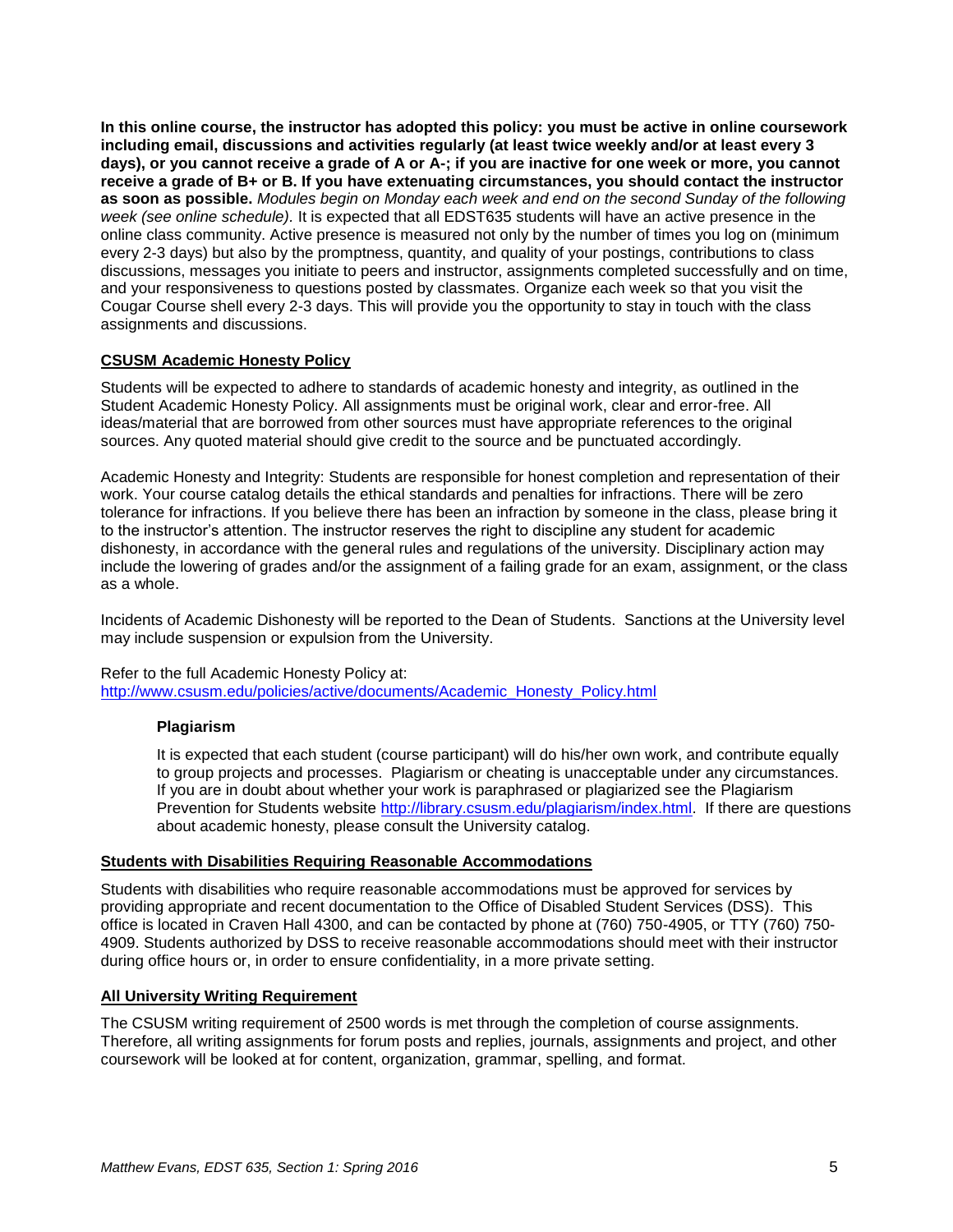### <span id="page-5-0"></span>**Course Format**

This course will be 100% online. There will be no physical meetings on campus. The course will consist of 7 learning modules and a final module concerning a final project and culminating experience. Each module will be two weeks. It is expected that each student be a consistently active participant in the course online community.

### <span id="page-5-1"></span>**Necessary Technical Competency Required of Students**

Students need to have consistent access to a computer with Internet access.

#### <span id="page-5-2"></span>**Contact Information for Technical Support Assistance**

Contact the CSUSM help desk at helpdesk@csusm.edu for questions, technical issues with accessing files, and support for using the tools in Cougar Course. Student resources and login for Cougar Courses[:](http://cc.csusm.edu/) <http://cc.csusm.edu/>

### <span id="page-5-3"></span>**Use of Technology**

Students are expected to demonstrate competency in the use of various forms of technology (i.e. word processing, electronic mail, Moodle, use of the Internet, and/or multimedia presentations). Specific requirements for course assignments with regard to technology are at the discretion of the instructor. Keep a digital copy of all assignments for use in your teaching portfolio.

### <span id="page-5-4"></span>**Electronic Communication Protocol**

Electronic correspondence is a part of your professional interactions. If you need to contact the instructor, email is often the easiest way to do so. It is my intention to respond to all received e-mails in a timely manner. Please be reminded that e-mail and on-line discussions are a very specific form of communication, with their own nuances and etiquette. For instance, electronic messages sent in all upper case (or lower case) letters, major typos, or slang, often communicate more than the sender originally intended. With that said, please be mindful of all e-mail and on-line discussion messages you send to your colleagues, to faculty members in the School of Education, or to persons within the greater educational community. All electronic messages should be crafted with professionalism and care.

Things to consider:

- Would I say in person what this electronic message specifically says?
- How could this message be misconstrued?
- Does this message represent my highest self?
- Am I sending this electronic message to avoid a face-to-face conversation?

In addition, if there is ever a concern with an electronic message sent to you, please talk with the author in person in order to correct any confusion.

### **COURSE REQUIREMENTS AND GRADED COURSE COMPONENTS**

<span id="page-5-5"></span>Professional demeanor is expected of all students enrolled in EDST 635. This may be evidenced by:

- Consistently Active online. Please email the instructor concerning extenuating circumstance if you will not be actively participating online.
- Advance preparation of readings and timely submission of assignments.
- Solution Finding that uses carefully considered and culturally aware approaches.
- Supportive assistance to classmates with technical and/or content issues.
- Respectful participation in all settings (e.g. whole group, small group, Moodle Forums and study groups) with demonstration of positive interpersonal skills with classmates and guests.
- Backing up copies of all work. You will want these copies for your records and use in professional portfolio entries. Suggested procedures include:
	- o Make an EDST 635 folder on your campus flash drive and save all your files in this folder
	- o Save a backup of all files on your home computer or
	- o Email files to yourself for further backup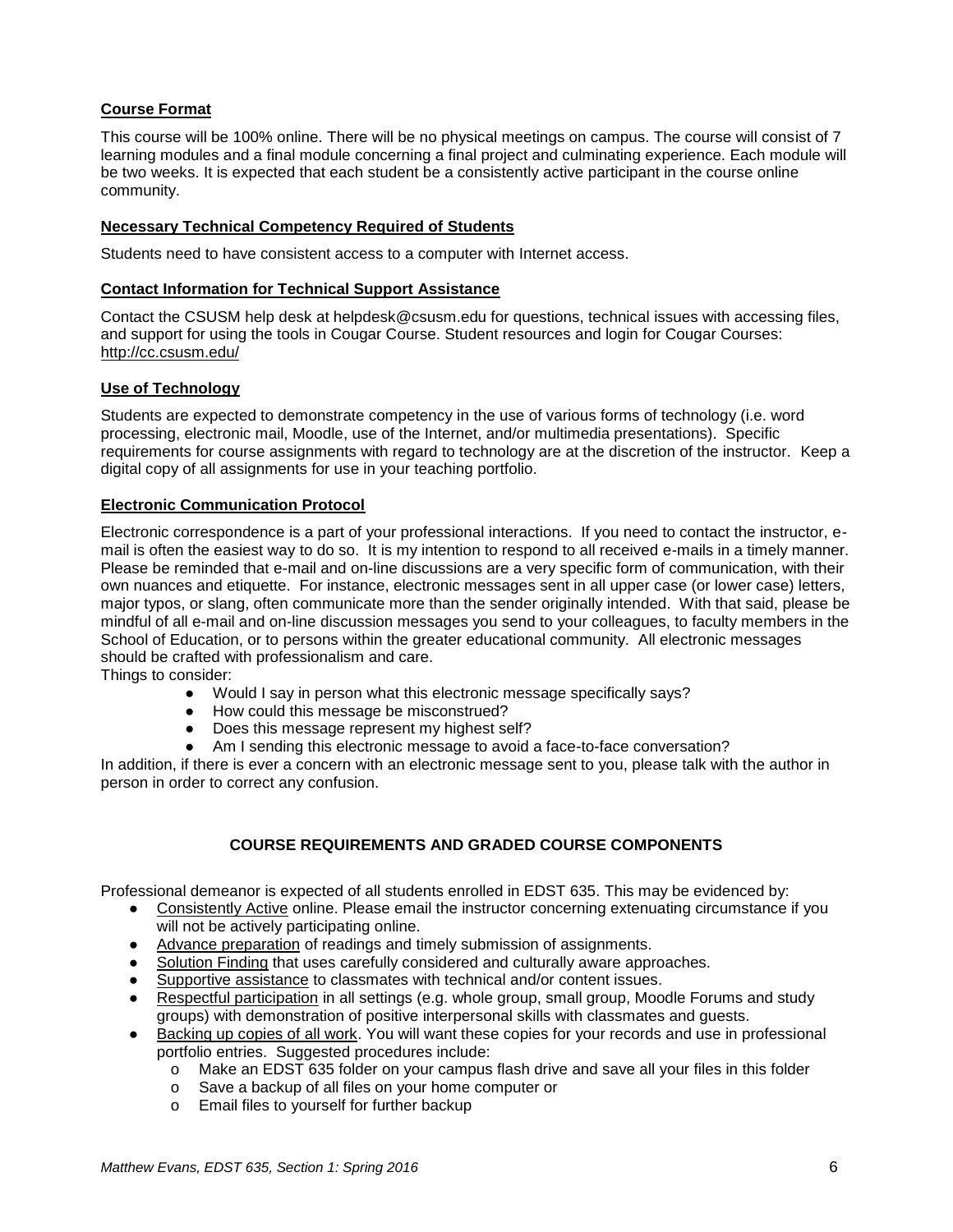- o Save important email communications for the course in a folder on your flash drive in addition to your email account
- Productive interaction with peers. Be aware that messages sent within an online context may be open to misinterpretation. When concerned, meanings should be verified to clarify sender's intent.

Select one or two class "buddies" (e.g., study group members or Moodle forum teammates) to ensure that you receive information and handouts if you must miss a class. Arrange an online check in time with your buddy, for prompting and reminders.

#### <span id="page-6-0"></span>**Grading Standards**

All students are expected to participate in class activities and demonstrate reflective learning. It is important that students are well prepared for course sessions by completing the readings and assignments scheduled before the class meeting.

Each assignment and Forums are scored using points. Final grade will be determined by accumulated points throughout the semester.

| $94 - 100$ A | $90 - 93$ A- |
|--------------|--------------|
| $87 - 89B +$ | $84 - 86 B$  |
| $80 - 83 B$  | $77 - 79C +$ |
| 74 – 76 C    | $70 - 73$ C- |
| $60 - 69$ D  | Below 60 F   |

Detailed information about each assignment is provided by on the class Cougar Course site. Please note that modifications may occur at the discretion of the instructor. Any changes to assignments will be clearly labeled and students will be notified.

You are responsible to track your grades and progress in the course. In order to successfully complete this course, *all assignments must be completed* at an acceptable level noted on assignment directions and rubrics. **All assignments will be due by 11:55 pm on the due date.**

#### <span id="page-6-1"></span>**Final Exam Statement**

There is no Final Exam for the course.

#### <span id="page-6-2"></span>**Policy on Late/Missed Work**

Points will be deducted if assignments are submitted late (10% penalty per day late; no credit will be awarded if the assignment is more than one week late).

#### *\*\*\* For Forums, if you do not post by the requested date, you will not receive credit as it then limits others' ability to respond.*

Students who wish to revise an assignment must negotiate the requirements of the revision with the instructor. It is expected that work will be turned in on time. Please discuss individual issues with the instructor promptly if extraordinary circumstances prohibit you from turning in assignments on time.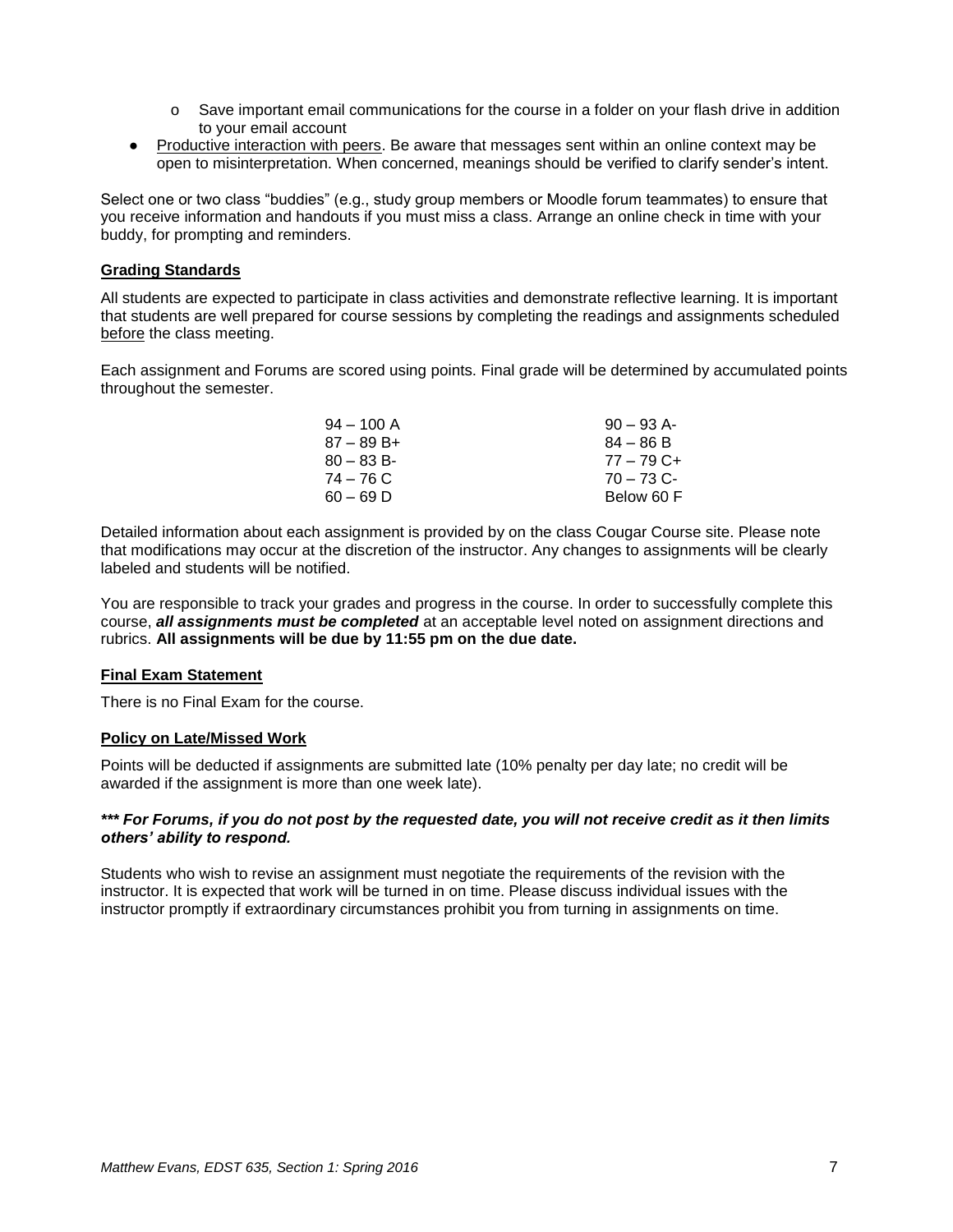## **COURSE ASSIGNMENTS**

<span id="page-7-0"></span>**Pair Programming:** You will work on a design challenge with a fellow student in class and engage in pair programming-- a technique programmers use to collaboratively work on coding. Students will use Google Hangout to work on the design challenge together while alternating the roles of a driver and a navigator. Pairs will choose to edit and further develop the following project in Scratch to create a digital story: [https://scratch.mit.edu/projects/29321004/#editor.](https://scratch.mit.edu/projects/29321004/#editor) Pairs must add at least one more sprite to the story, and utilize Motion, Looks, Sound, Events, and Control in their design.

**Journaling:** Throughout the course, at the end of some modules you will reflect on your learning and journal. Each journal you will be asked a specific question to reflect upon. In addition, for each journal, you should address the following three questions:

- 1. How is your understanding of computational thinking and programming evolving or changing?
- 2. How are you developing confidence in learning and teaching computational thinking and programming?
- 3. What are some challenges, difficulties, or barriers you have experienced?

Please connect the journals to the readings assigned or other readings you may have completed. Please make sure to reference any readings.

The journals are for your reflection. They will be a dialogue between only you and the instructor. There will be no judgment of what you write. Your writing will be a mindful practice for you. The instructor will be reading your journals with empathy and understanding. The journals are meant to be rich and authentic, please be honest with your reflections and try not to hold anything back.

### **Understanding of computing and computing languages:**

- 1. [code.org](https://code.org/) (blocks and coding)
- 2. [codesters.com](https://www.codesters.com/) (python)
- 3. [codecademy.com](https://www.codecademy.com/) (HTML & CSS)

#### **Final Project:**

You have two options for a final project (see below). It is possible to collaborate on the final project. The only requirement is that you work in pairs and share the workload. You will have 2-3 weeks to work on your final project and submit the final version. Every final project will go through the following sequence:

Draft & Peer Review Final Submission

#### **Option 1:**

Create a Google Slide presentation of inforgraphics, research, resources on why computational thinking should be taught in the K-12 environment. The presentation can act as a resource for your school site and/or district.

### **Option 2:**

<span id="page-7-1"></span>Create a game, a digital story, or an app using in Code.org, Scratch, or an application of your choice. Your design should involve interactive, engaging, and seamless (bug free) learner experience. Your design should address a learning goal and identify the targeted age group. For apps, make sure to have at least 5 pages with each page having a button that directs the learner to the home page and/or the next page. For games, make sure your game has a goal, rules, and core game mechanics (what players need to do to progress and beat the game). Your game must be playable. For digital stories, you have to have at least 3 characters, and a storyline with the following elements: problem, climax, and resolution. All project must utilize graphics/visuals.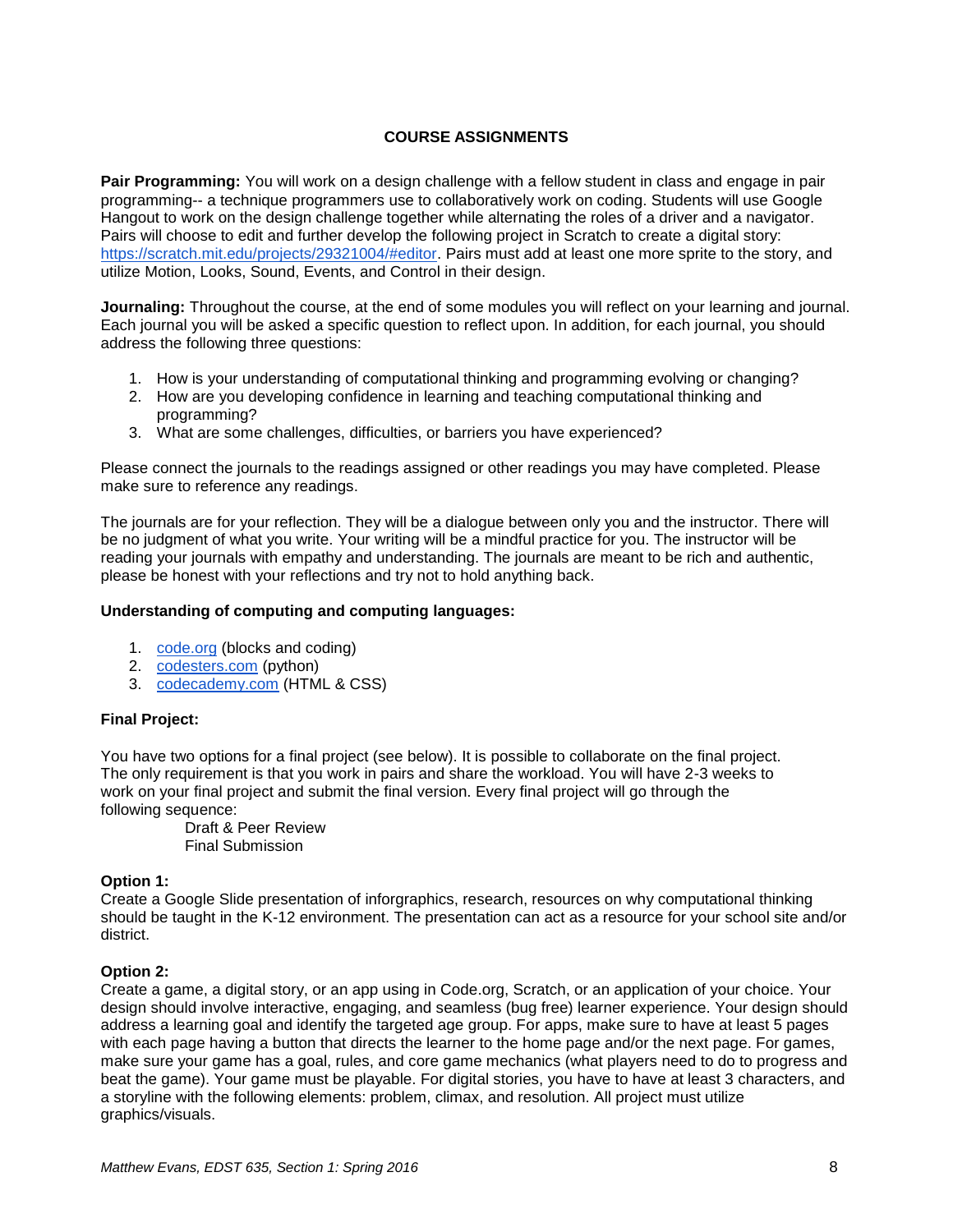# **Distribution of Points:**

| <b>Assignments</b>                                                                                                                                                                                                         | <b>Points</b> |
|----------------------------------------------------------------------------------------------------------------------------------------------------------------------------------------------------------------------------|---------------|
| Intro. to CT: Code.org<br>Complete "Course 1 (Ages4-6)" - 25 points<br>Complete "Course 3 (All Ages)" - 25 points                                                                                                          | 50 points     |
| <b>Python: Codesters.com</b><br>Complete "Introduction to Codesters Lesson - 50 points                                                                                                                                     | 50 points     |
| <b>HTML &amp; CSS: Codecademy.com</b><br>Complete "HTML & CSS Course: Unit 1 Introduction to HTML - 25 points<br>Complete "HTML & CSS Course: Unit 4 Introduction to CSS - 25 points                                       | 50 points     |
| Pair Programming: Scratch<br>Work in pairs to complete an assignment using <b>Scratch</b>                                                                                                                                  | 50 points     |
| <b>Final Project: Create Game or App</b>                                                                                                                                                                                   | 150 points    |
| <b>Participation Structures</b>                                                                                                                                                                                            | <b>Points</b> |
| <b>Discussion Forums:</b><br>Initial Post: 10 points<br>2 Peer Post: 5 points per peer post x 2<br>20 points per discussion forum x 6*<br>* Discussion forums are graded every week starting the first week of<br>classes. | 120 points    |
| Journals:<br>20 points per meeting x 4                                                                                                                                                                                     | 80 points     |
| <b>Google Hangout Meetings:</b><br>25 points per meeting x 2                                                                                                                                                               | 50 points     |
| <b>Total:</b>                                                                                                                                                                                                              | 600 points    |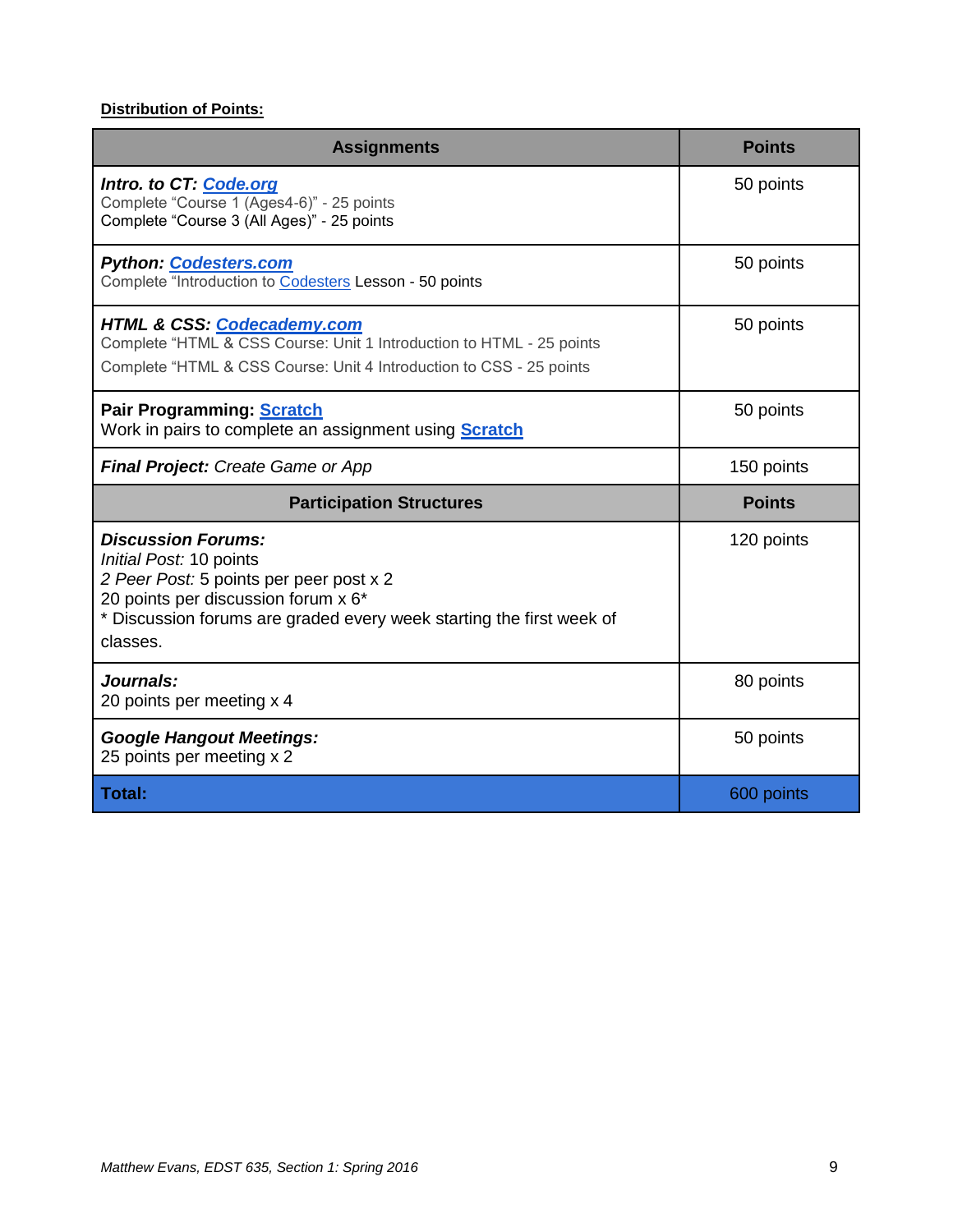## **SCHEDULE/COURSE OUTLINE**

<span id="page-9-0"></span>Please note that modifications to course activities and readings may occur at the discretion of the instructor. Any changes to assignments and/or structure of the course will be announced via e-mail. In order to successfully complete this course, *all assignments must be completed* at an acceptable level noted on assignment directions. **All assignments and course activities are due by 23:55 pm on the due date**.

| <b>Date</b>     | <b>Topic</b>                       | Assignment (if any)                           |
|-----------------|------------------------------------|-----------------------------------------------|
| Week 1          | Introductions & Class<br>$\bullet$ | Forum Post #1: "Introduce Yourself"           |
| Jan. 25 - 31    | <b>Norms</b>                       | Initial Post DUE Jan. 27                      |
| Module 1        | Review Syllabus,                   | 2 Peer Posts DUE Jan. 31                      |
|                 | <b>Cougar Courses</b>              | <b>Assignment:</b>                            |
|                 | Webpage & Resources                | Complete Complete Survey: EDST 635 -          |
|                 | How to Capture<br>$\bullet$        | Spring 2016                                   |
|                 | Screenshots                        | Google Hangout #1 - Entire class              |
|                 | Change profile picture             | Sunday, Jan. 31 from 4:30 to 5:30 pm          |
|                 | in Cougar course                   | 1. Test that all can access and               |
|                 | Google Hangouts                    | participate                                   |
|                 |                                    | Introductions<br>2.                           |
|                 |                                    | 3. Practice Sharing screens                   |
| Week 2          | What is computational thinking     | <b>Watch: Jeannette Wing on Computational</b> |
| Feb. 1 - 7      | (CT)?                              | <b>Thinking</b>                               |
| Module 1        |                                    | Read:                                         |
|                 |                                    | <b>Wing (2006)</b>                            |
|                 |                                    | Barr, Harrison, & Conery (2011)               |
|                 |                                    | Forum Post #2: Why is it important to teach   |
|                 |                                    | computational thinking in the K-12            |
|                 |                                    | classroom?                                    |
|                 |                                    | Initial Post DUE February 3                   |
|                 |                                    | Peer Posts DUE February 7<br>$\bullet$        |
| Week 3          | <b>CT Core Concepts and Skills</b> | Read: CT Teacher Resources (pp. 1-23)         |
| Feb. 8 - 14     |                                    | Forum Post #3: Find and share an example      |
| <b>Module 2</b> |                                    | of CT from your own area of teaching.         |
|                 |                                    | Initial Post DUE February 10                  |
|                 |                                    | Peer Posts DUE February 14                    |
| Week 4          | Algorithms, Debugging, &           | Assignment: Complete "Course 1 (Ages4-        |
| Feb. 15 - 21    | Loops                              | 6)" - on Code. Org DUE February 21            |
| <b>Module 2</b> | Introduction to Pair               | Read: Prottsman (2014)                        |
|                 | Programming                        |                                               |
| Week 5          | <b>Abstraction &amp; Problem</b>   | Assignment: Complete "Course 3 (All           |
| Feb. 22 - 28    | Decomposition                      | Ages)" on Code.org DUE March 28               |
| Module 3        |                                    | Journal Entry #1: DUE February 28             |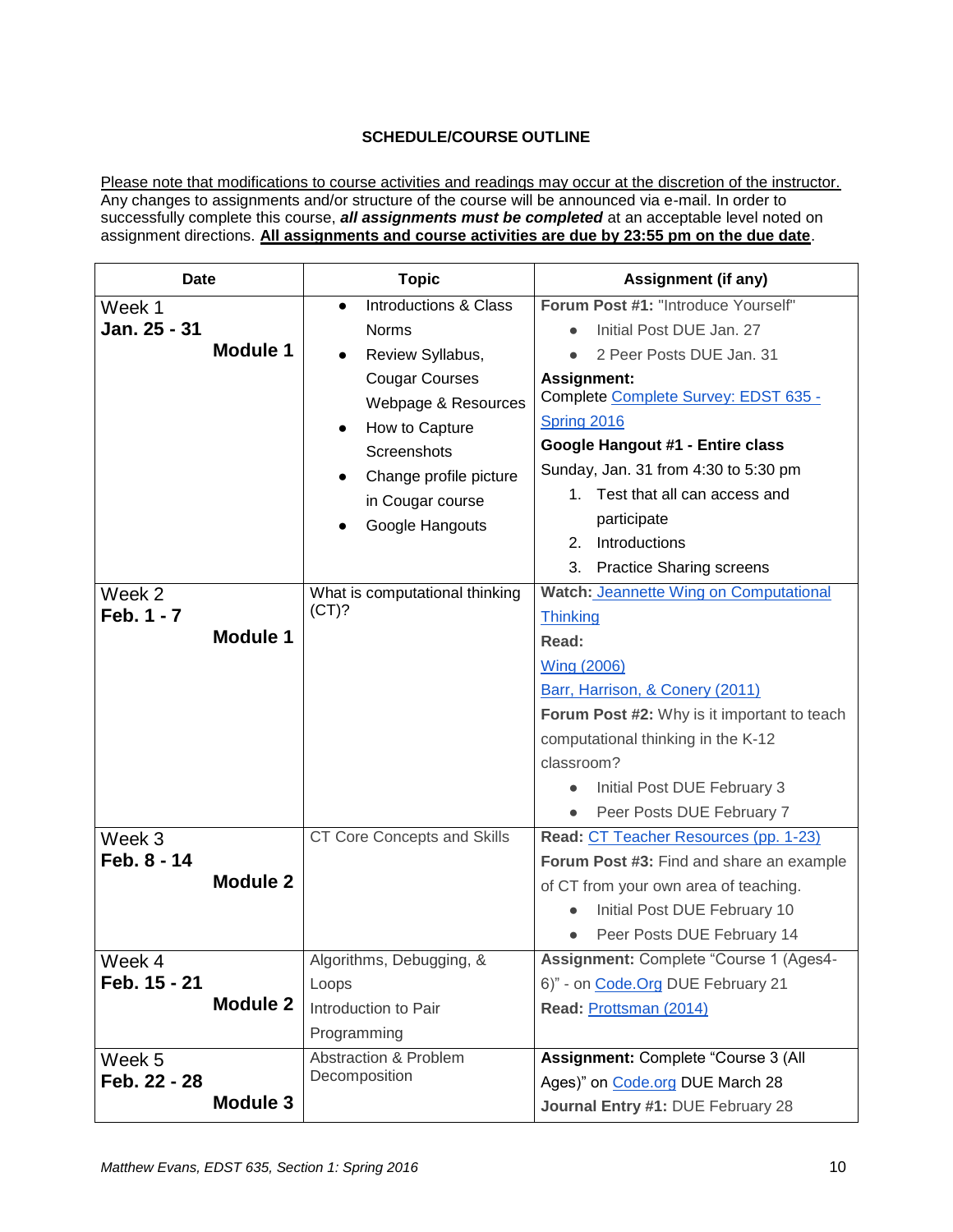| <b>Date</b>                    | <b>Topic</b>                     | <b>Assignment (if any)</b>                       |
|--------------------------------|----------------------------------|--------------------------------------------------|
| Week 6                         | Introduction to Scratch          | <b>Read: Computational Thinking with Scratch</b> |
| <b>Feb. 29 - March 6</b>       |                                  | Assignment: Pair Programming DUE March           |
| Module 3                       |                                  | 6                                                |
| Week 7                         | Introduction to Codesters        | Forum Post #4: Pair Programming                  |
| Mar. 7 - 13                    |                                  | Reflection                                       |
| <b>Module 4</b>                |                                  | Initial Post DUE March 2                         |
|                                |                                  | Peer Posts DUE March 6                           |
|                                |                                  | Assignment: Complete "Introduction to            |
|                                |                                  | Codesters Lesson" DUE March 13                   |
|                                |                                  | Journal Entry #2: DUE March 13                   |
| Week 8                         | Teaching CT and Programming      | Read: Czerkawski (2015)                          |
| Mar. 14 - 20                   |                                  | Forum Post #5: What skills and knowledge         |
| <b>Module 4</b>                |                                  | does an educator need to teach CT and            |
|                                |                                  | programming/coding?                              |
|                                |                                  | Initial Post DUE March 16                        |
|                                |                                  | Peer Posts DUE March 20                          |
| Week 9                         | <b>Spring Break</b>              | No class. Enjoy your break.                      |
| Mar. 21-27                     |                                  |                                                  |
| Week 10                        | Introduction to HTML             | Assignment: Complete "HTML & CSS                 |
| Mar. 28 - April 3              |                                  | Course: Unit 1 Introduction to HTML on           |
| Module 5                       |                                  | Codecademy" DUE April 3                          |
|                                |                                  | Google Hangout #2 - Entire class                 |
|                                |                                  | Sunday, Apr. 3 from 6:00 to 7:00 pm              |
|                                |                                  | 1. CT Discussion                                 |
| Week 11                        | Introduction to CSS              | Assignment: Complete "HTML & CSS                 |
| Apr. 4 - 10<br><b>Module 5</b> |                                  | Course: Unit 4 Introduction to CSS on            |
|                                |                                  | Codecademy" DUE April 10                         |
|                                |                                  | Journal Entry #3: DUE April 10                   |
| Week 12                        | Teaching CT and Programming<br>Ш | Read: <b>Kak (2015)</b>                          |
| Apr. 11-17<br><b>Module 6</b>  |                                  | Forum Post #6: Has your knowledge,               |
|                                |                                  | concept, and perspective of CT changed?          |
|                                |                                  | Initial Post DUE April 14                        |
|                                |                                  | Peer Posts DUE April 17                          |
| Session 13                     | <b>Final Project</b>             | Review: Sykora (2014)                            |
| Apr. 18-24<br>Module 6         |                                  | <b>Review: Computational Leadership Toolkit</b>  |
|                                |                                  | Forum Post #7: Share Your Plan for Final         |
|                                |                                  | Project                                          |
|                                |                                  | Initial Post DUE April 20                        |
|                                |                                  | Peer Posts DUE April 24<br>$\bullet$             |